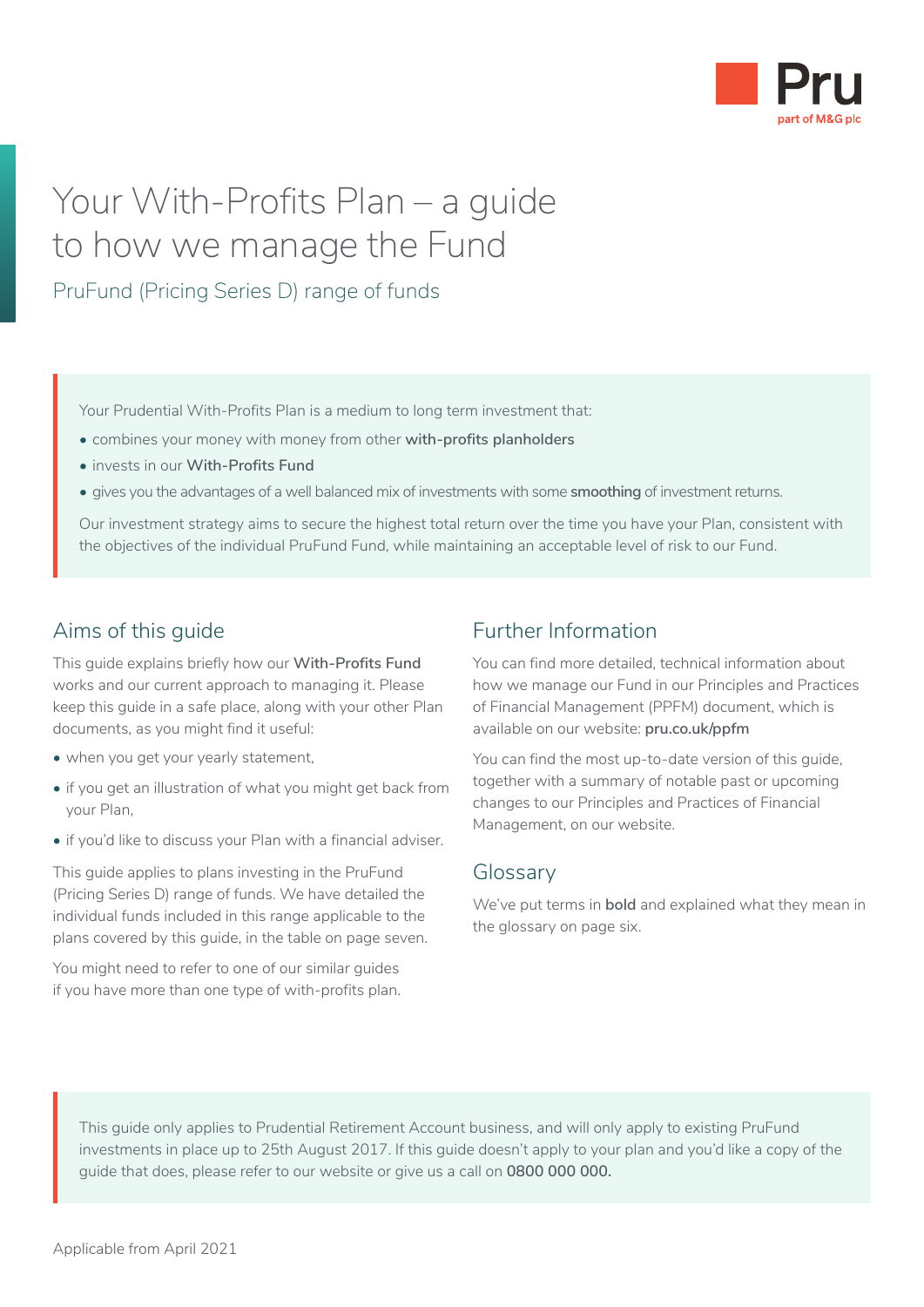## What's a with-profits plan?

It's a plan that shares in the profits of a with-profits fund.

When you take money from your investment in our **With-Profits Fund**, the difference between the value of the units withdrawn and the investment you made to buy them (less our charges) represents your share of the profits of our Fund.

We aim to grow your money invested in our **With-Profits Fund** over the medium to long term (5 to 10 years or more). The likelihood of receiving returns in line with the Expected Growth Rate will be greater the longer you remain invested.

## How does our With-Profits Fund work?

We combine and invest money from all of our **planholders** in our **With-Profits Fund**. The Fund has a wide range of investment types which we generally refer to as assets.

Investment performance usually has the biggest effect on the value of your Plan. You can find more detail on the factors that might affect the value of your Plan on page four.

## Why do we have a smoothing process?

Like most stockmarket based investments, the value of the underlying funds change daily, sometimes increasing and sometimes decreasing. We use an established **smoothing** process that aims to reduce the impact of these movements over the short term.

The PruFund range of funds has an established **smoothing** process which uses Expected Growth Rates, and where necessary, **Unit Price Adjustments**, to deliver smoothed returns, and provide some protection from some of the extreme short-term ups and downs of direct stockmarket investment.

## What's the Expected Growth Rate and how do we decide it?

The Expected Growth Rates are the annualised rates which we'll normally apply daily to the unit price of the funds. The Prudential Directors set these every three months (quarterly), when they could go up or down. They'll take into account the investment returns that they expect the assets of the funds to earn over the long term (up to 15 years). We'll publish these for each product, every three months (on the quarter dates) on our website: **[pru.co.uk/egr](https://www.pru.co.uk/investments/investment-fund-range/prufund-range/?utm_source=redirect&utm_medium=301&utm_campaign=/egr/)**

Your investment will normally change in line with this growth rate on a daily basis, through the price of the units you hold (known as the unit price).

## What happens when you first invest?

Every time you invest, your money will buy units in the corresponding "fixed rate" account(s) before we move it into your chosen fund(s) on the next PruFund quarter date. Please note that any units bought on a quarter date will be switched on that same day. This is referred to as a **Holding Account** in other literature.

The quarter dates are:

- 25 February
- 25 May
- 25 August
- 25 November

or the next working day if the quarter date is a weekend or a public holiday.

When your money is in the fixed rate account and waiting for us to move it into your chosen fund on the next (or the same if applicable) PruFund quarter date, it'll grow at the Expected Growth Rate that we'll have set for the fund you've chosen. Charges to the plan will apply as normal during this period, but any **smoothing** adjustments, **Unit Price Resets**, or suspension of **smoothing** won't apply.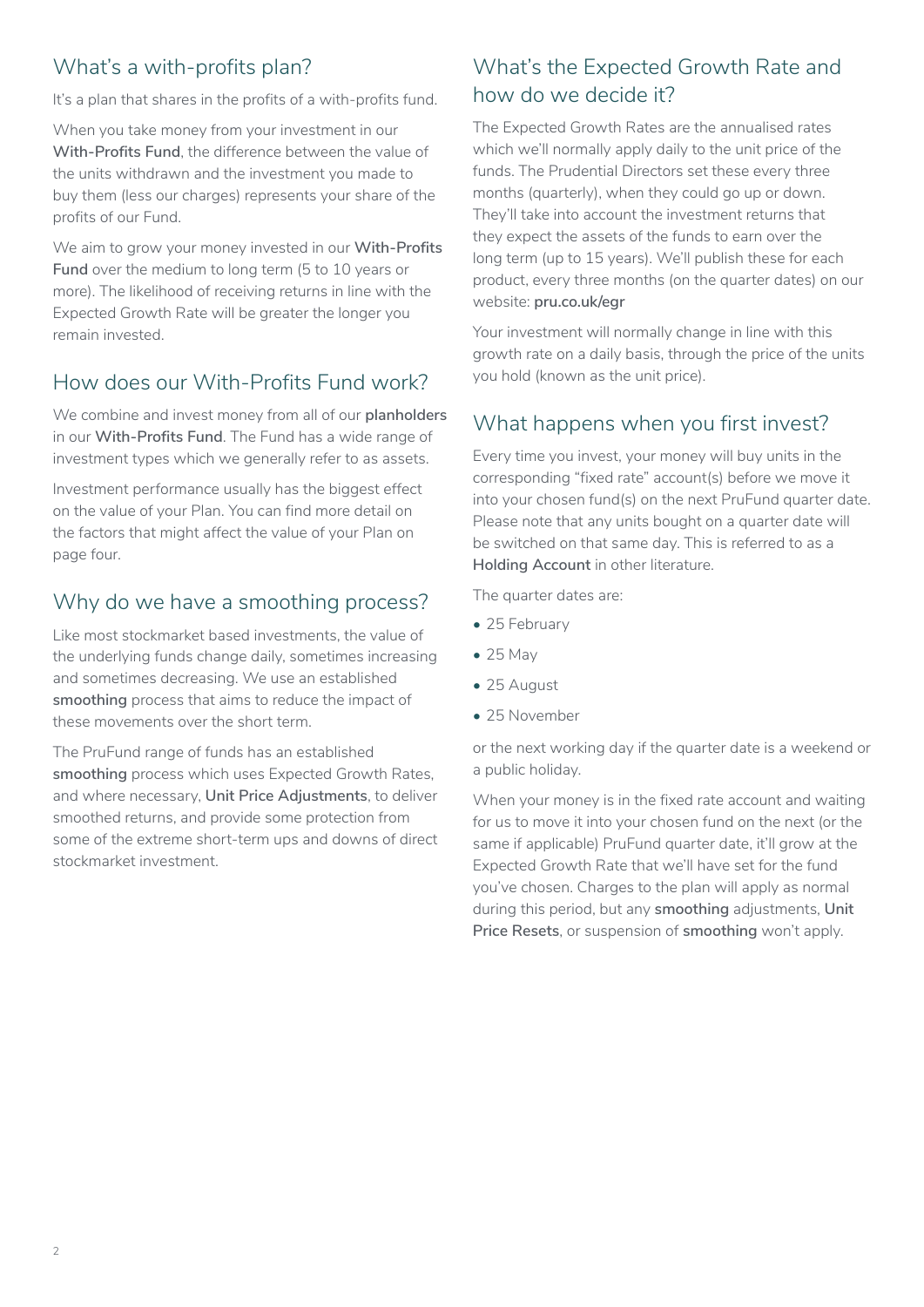## What's the smoothing process?

When we're talking about prices and describing the **smoothing** process, we use the terms smoothed and unsmoothed:

- The smoothed price which we also call the unit price, increases by the Expected Growth Rate as explained above. We publish this price.
- The unsmoothed price which we work out by dividing the value of the underlying fund by the total number of units. We don't publish this price.

#### **How we smooth**

Every day, the **smoothing** process checks the gap between the smoothed price and unsmoothed price. For this purpose, we calculate the gap using both the unsmoothed price and a five working day rolling average of the unsmoothed price. If the gap is ever equal to or more than the **Daily Smoothing Limit**, we'll adjust the smoothed price straight away, to reduce the gap to the value of the **Gap After Adjustment** for the relevant fund.

In addition, on each quarter date if there is a gap which is equal to or more than the **Quarterly Smoothing Limit**, when we compare the unsmoothed and smoothed prices for that day, we will reduce the gap by half by adjusting the smoothed price. Where necessary, we will repeat this process until the gap is less than the **Quarterly Smoothing Limit**.

Any adjustments we make to the smoothed price can be down or up, depending on whether it's above or below the unsmoothed price. These is referred to as a **Unit Price Adjustment** in other literature.

Please note, the **Daily Smoothing Limit**, **Quarterly Smoothing Limit** and the **Gap After Adjustment** will vary by fund. The current values that apply to each fund can be found in the table on page seven.

The smoothed price after any adjustment we make will increase at the Expected Growth Rate for the quarter. The unsmoothed price is not published. This protects investors by avoiding speculation over possible smoothed price adjustments.

## Can we reset the smoothed price?

We may decide to reset the smoothed price of a PruFund fund on a particular day, to protect the **With-Profits Fund**.

If we decide to reset, the smoothed price of the affected fund would be adjusted to be the same value as the unsmoothed price on that working day. That adjusted smoothed price will then continue to grow in line with the Expected Growth Rate from the working day after this reset of the smoothed price. This is referred to as a **Unit Price Reset** in other literature.

## Can we suspend smoothing?

There may be occasions where we have to suspend the **smoothing** process for one or more PruFund funds for a period of consecutive days, to protect our **With-Profits Fund**. When this happens the smoothed price for the affected fund(s) is set to the unsmoothed price for each day until we reinstate the **smoothing** process.

Please note that business written into the PruFund (Pricing Series D) funds is treated entirely separately from other PruFund business, for the purposes of **Unit Price Reset** and "suspension of **smoothing**" criteria and outcomes.

**If you'd like more information, please see your Terms & Conditions**.

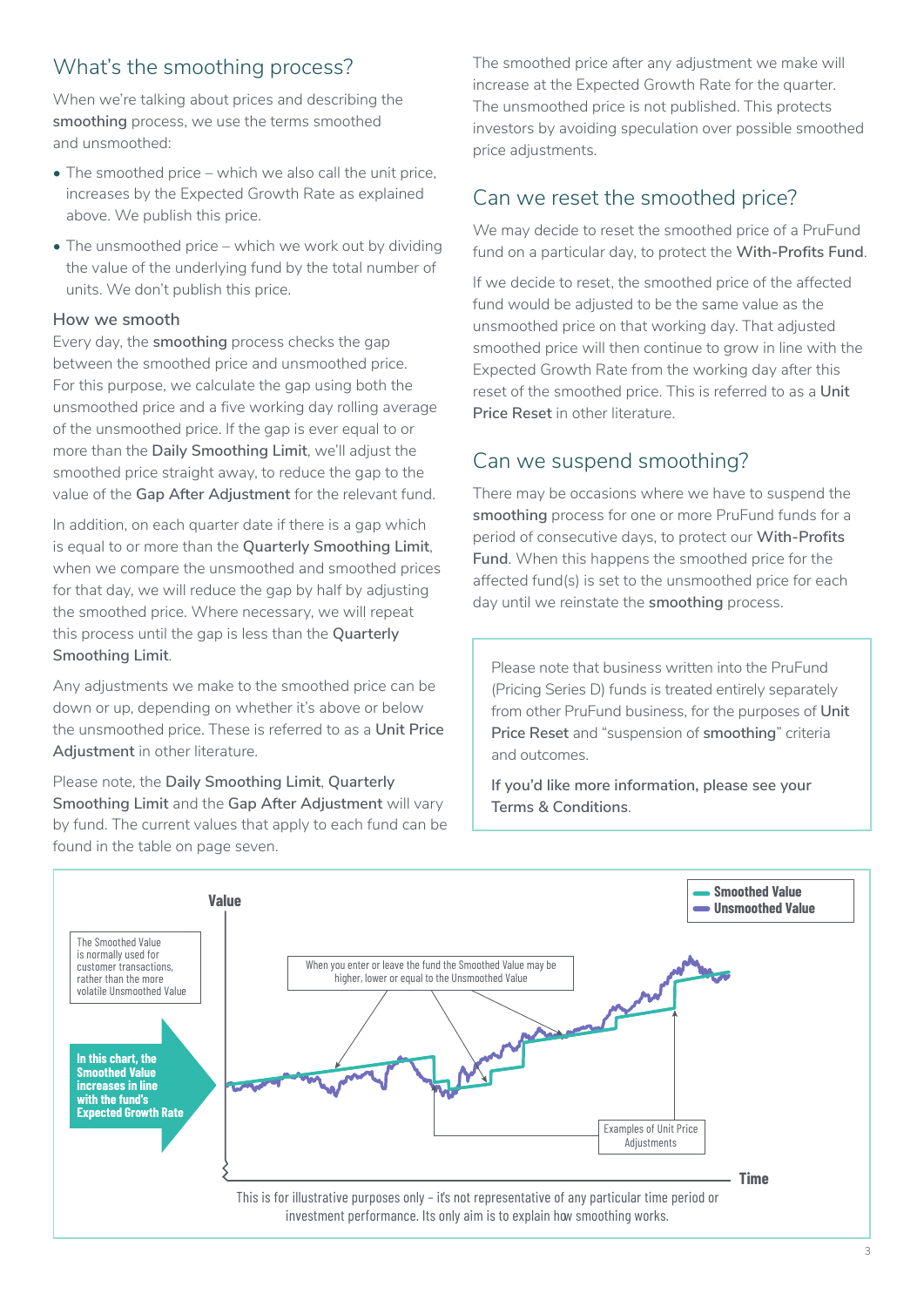## Is the payout guaranteed?

There is no fixed payout amount, as a result of the pricing and **smoothing** mechanisms used for the PruFund range of funds (see "What's the smoothing process?" above). The value of your investment can go down as well as up so you might get back less than you put in, for example, if investment returns on your Plan were less than the charges. However, you could have selected certain product options, which do guarantee a minimum amount you'll get back from your Plan – please see your product literature for details of these and their relevant charges, where these are available through your chosen product.

## What affects the value of your Plan?

We aim to be fair to all **with-profits planholders** by balancing the interests of:

- holders of different types of plan
- **planholders** starting plans at different times
- **planholders** remaining in our Fund and those leaving our Fund
- our **shareholders**.

There are many factors that affect the amount you get back from your Plan. These include:

#### **a) Investment performance**

This usually has the biggest impact on the payout from your Plan. It depends on several things, including how much of the funds we invest in the different types of asset.

The main asset types are:

- **company shares**
- **property**
- **fixed interest securities**
- **deposits**.

We invest in a wide mix of these assets in both the UK and abroad.

Over time, the relative performance of different types of asset varies a lot. So our expert fund managers might change the asset mix with the aim of maximising the returns for a given risk profile.

#### **b) Smoothing**

**Smoothing**, which is explained on pages two and three, limits the immediate effect of ups and downs in investment markets on what you'll get back from your Plan.

#### **c) Charges and costs**

We aim to keep the costs of running the business as low as possible and to allocate the costs fairly across all **planholders**.

However, if our costs are higher than we expected, this might affect the value of your Plan.

The Annual Management Charge for Pricing Series D business is allowed for within the unit prices.

**Your Key Features Document will give you more information about the charges and costs that apply to your Plan.**

#### **d) Cost of guarantees and smoothing**

Our charges include an amount to pay for the guarantees and **smoothing** you get.

#### **e) Transfers to our shareholders**

Transfers are made to our shareholders, who are entitled to up to one ninth of any increase in the value of each plan's holding in the PruFund funds. These transfers are already funded from the charges taken from your Plan.

#### **f) Tax**

Any tax we have to pay on our **With-Profits Fund** will reduce what you get back from your Plan by allowing for it in the Expected Growth Rate where applicable.

We charge tax in a way that is fair across all of our Funds. Investment returns earned over the lifetime of a plan allow for the effects of tax, including an allowance for unrealised gains.

Currently, there's no UK tax payable by our Fund on assets backing pensions business, although this might change in the future.

This information is based on our understanding of current taxation, legislation and HM Revenue & Customs practice, all of which are liable to change without notice. You might need to pay tax depending on your individual circumstances. Tax rules can also change in the future.

#### **g) Other business risks**

Other risks that might affect the value of your Plan include:

• operational risks, such as changes in regulatory requirements or taxation.

We regularly review risk levels to make sure they're acceptable to our Fund.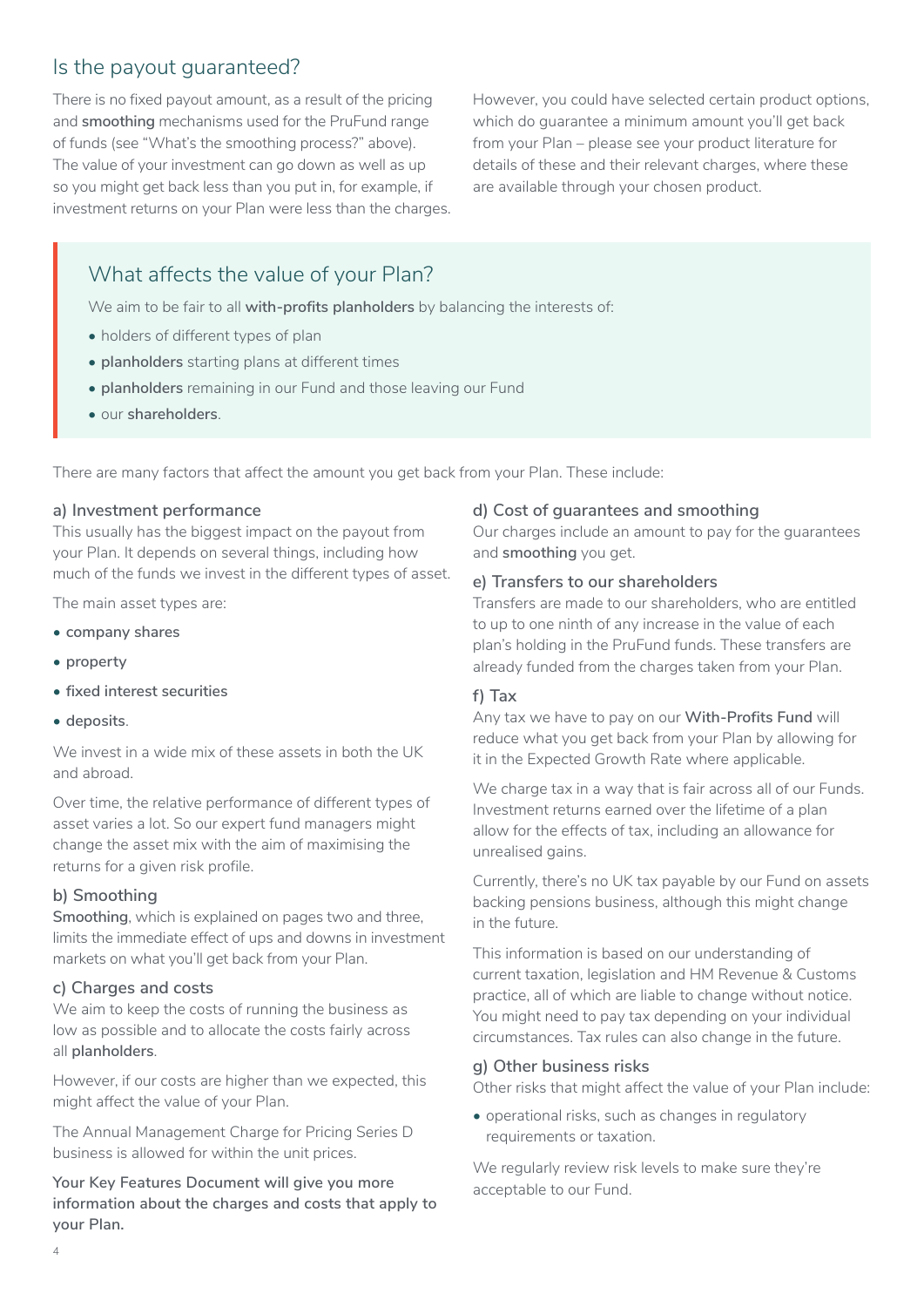## What if you decide to move out of these funds?

You might decide to take money from your Plan for one of the following reasons:

- to retire.
- to switch to another type of fund, or
- to transfer your investment to another company.

Any units we cancel as a result of switches, transfers or withdrawals from the PruFund Range of Funds may be subject to a delay of up to 28 days from the date of receipt of a request to cancel units. We'll use the unit price on the final day of the delayed period as the price of the units for these purposes.

If you're considering moving out of the With-Profits Fund you might want to speak to a financial adviser.

## What's an inherited estate?

As a long established life assurance company, our **With-Profits Fund** contains an amount of money in excess of the amount we expect to pay out to existing **planholders**. This is known as the **inherited estate**. It has built up over many years from a number of sources and it provides working capital to support current and future business.

#### **How we use the inherited estate**

This capital lets you benefit from **smoothing** and guarantees. And it gives us more flexibility to invest in a wide range of assets. We're also required by regulation to hold a substantial amount of capital in our **With-Profits Fund**. This lets us demonstrate, at all times, that our Fund is solvent and able to meet its obligations to all **planholders**. The **inherited estate** provides this **solvency capital**.

**Planholders** or Prudential shareholders shouldn't have any expectation of a distribution of the **inherited estate**. However in accordance with regulation, if the **inherited estate** contains surplus capital and to retain that surplus would lead to the unfair treatment of **planholders**, then we should make a distribution from the **inherited estate**.

When managing our **With-Profits Fund** we are not required to take account of any current **planholders**' interest in the prospect of a distribution from Prudential's **inherited estate** to **planholders**. We have no current intention of closing our **With-Profits Fund** to new business, but if it did close, the **inherited estate** would still be needed to support existing business.

## Where can you find out more?

If you'd like more information about your investment in our With-Profits Fund please call us on **0800 000 000** or speak to a financial adviser. If you don't have a financial adviser and would like to know more about financial advice you can find out more information on our website: **[pru.co.uk/find-an-adviser](http://pru.co.uk/find-an-adviser)**

We put this guide together as a summary of how our **With-Profits Fund** works for the funds listed on page seven. However, because we've kept it as short as possible, we've only given you the most important information.

We need to let you know that without all details you'll not have a complete picture. If you do need a detailed technical guide to how we manage our With-Profits business, please refer to our Principles and Practices of Financial Management (PPFM). Investors in the PruFund Growth fund might also find our Asset Mix and Investment Returns document useful. You can find these on our website: **[pru.co.uk/ppfm](http://pru.co.uk/ppfm)**. If you'd prefer a printed version, please let us know.

In the event of any conflict between this guide and the PPFM, the PPFM will take precedence.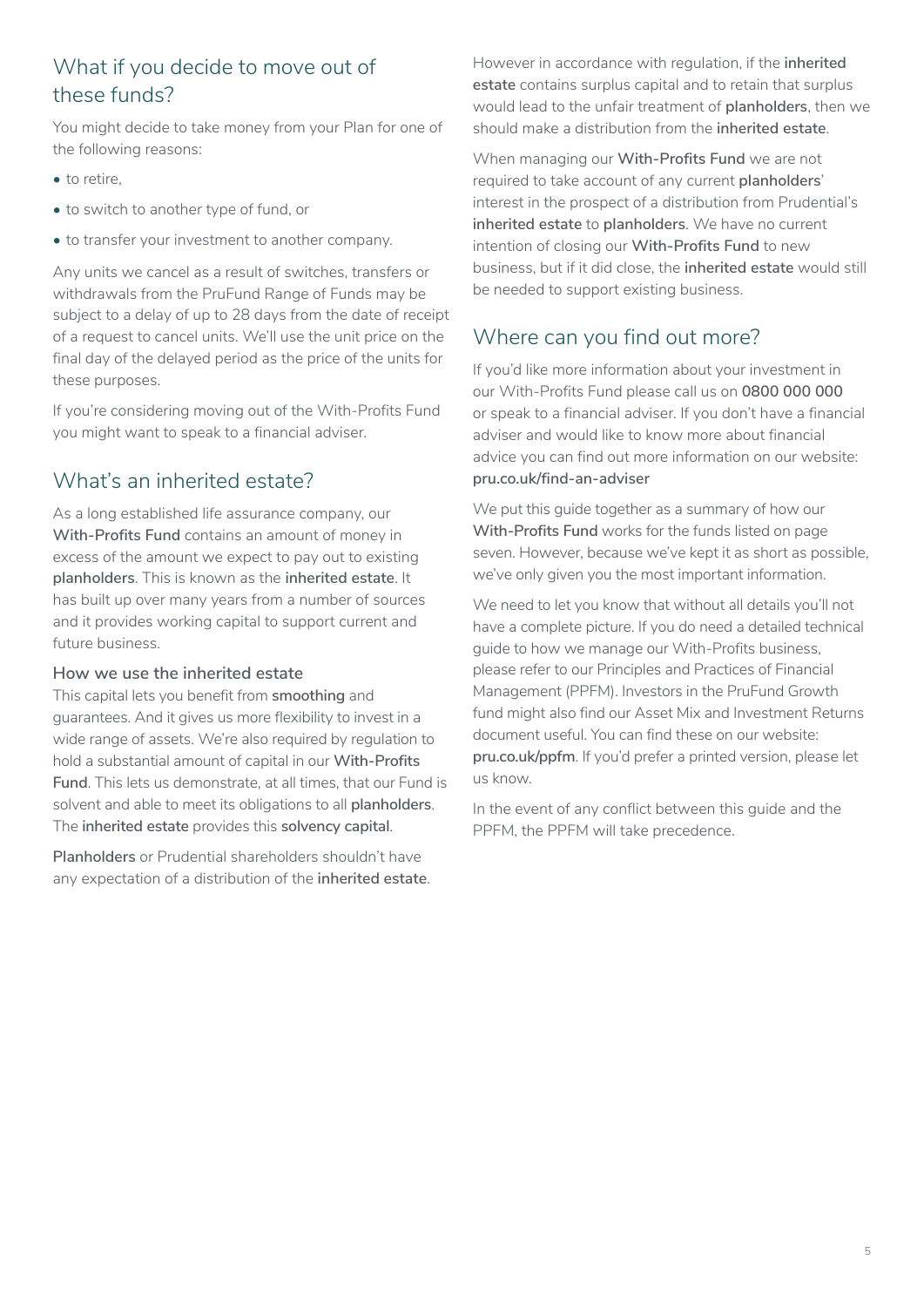## Glossary

This is a glossary to help you with the terms specifically in this guide.

| company shares                        | an investment that represents part ownership of a company. Shares are also known<br>as equities.                                                                                                                                                                                                                                                                                                                                  |  |
|---------------------------------------|-----------------------------------------------------------------------------------------------------------------------------------------------------------------------------------------------------------------------------------------------------------------------------------------------------------------------------------------------------------------------------------------------------------------------------------|--|
| deposits                              | cash and other short-term investments, typically low risk loans.                                                                                                                                                                                                                                                                                                                                                                  |  |
| <b>Daily Smoothing Limit</b>          | a specified limit (shown as a percentage of the smoothed price), which we may choose<br>to vary from time to time and that may differ across the range of PruFund funds. Please<br>see the table on page seven for the current values.                                                                                                                                                                                            |  |
| fixed interest securities             | loans to governments and companies that pay a predetermined rate of interest.                                                                                                                                                                                                                                                                                                                                                     |  |
| <b>Gap After Adjustment</b>           | the specified gap (shown as a percentage of the unsmoothed price), between the<br>smoothed price and the unsmoothed price immediately after the smoothed price has<br>been adjusted as a result of the Daily Smoothing Limit being met or exceeded. We may<br>choose to vary this percentage from time to time and it may differ across the range of<br>PruFund funds. Please see the table on page seven for the current values. |  |
| inherited estate                      | amount of money built up over time in a with-profits fund, which is in excess of the<br>amount needed to meet expected commitments to current policyholders/planholders.                                                                                                                                                                                                                                                          |  |
| planholder/with-profits<br>planholder | a person that holds a Prudential With-Profits policy or plan.                                                                                                                                                                                                                                                                                                                                                                     |  |
| property                              | an investment in commercial property such as offices, shops, and industrial premises.                                                                                                                                                                                                                                                                                                                                             |  |
| <b>Quarterly Smoothing</b><br>Limit   | a specified limit (shown as a percentage of the smoothed price), which we may choose<br>to vary from time to time and that may differ across the range of PruFund funds. Please<br>see the table on the next page for the current values.                                                                                                                                                                                         |  |
| shareholder                           | a person or group that owns one or more shares in Prudential companies. The owner of<br>a share owns a small part of Prudential.                                                                                                                                                                                                                                                                                                  |  |
| smoothing                             | adjusting returns for some of the extreme ups and downs of short-term investment<br>performance to provide a more stable return.                                                                                                                                                                                                                                                                                                  |  |
| solvency capital                      | funds that allow Prudential to demonstrate that our With-Profits Fund is solvent and<br>able to meet its obligations to planholders even if it were to suffer significant losses.                                                                                                                                                                                                                                                 |  |
| Unit Price Adjustment                 | The Unit Price Adjustment is an adjustment that is applied if the unit price moves<br>outside smoothing limits.                                                                                                                                                                                                                                                                                                                   |  |
| <b>Unit Price Reset</b>               | means that the unit price (also called the smoothed price) of the affected PruFund<br>would be adjusted to be the same value as the relevant unsmoothed price on that<br>working day. That adjusted unit price would then continue to grow in line with the<br>relevant Expected Growth Rate from the next working day.                                                                                                           |  |
| <b>With-Profits Fund</b>              | The With-Profits Fund is the fund where Prudential's with-profits business is written.<br>With-Profits planholders can share in the profits of the With-Profits Fund through<br>discretionary distributions.                                                                                                                                                                                                                      |  |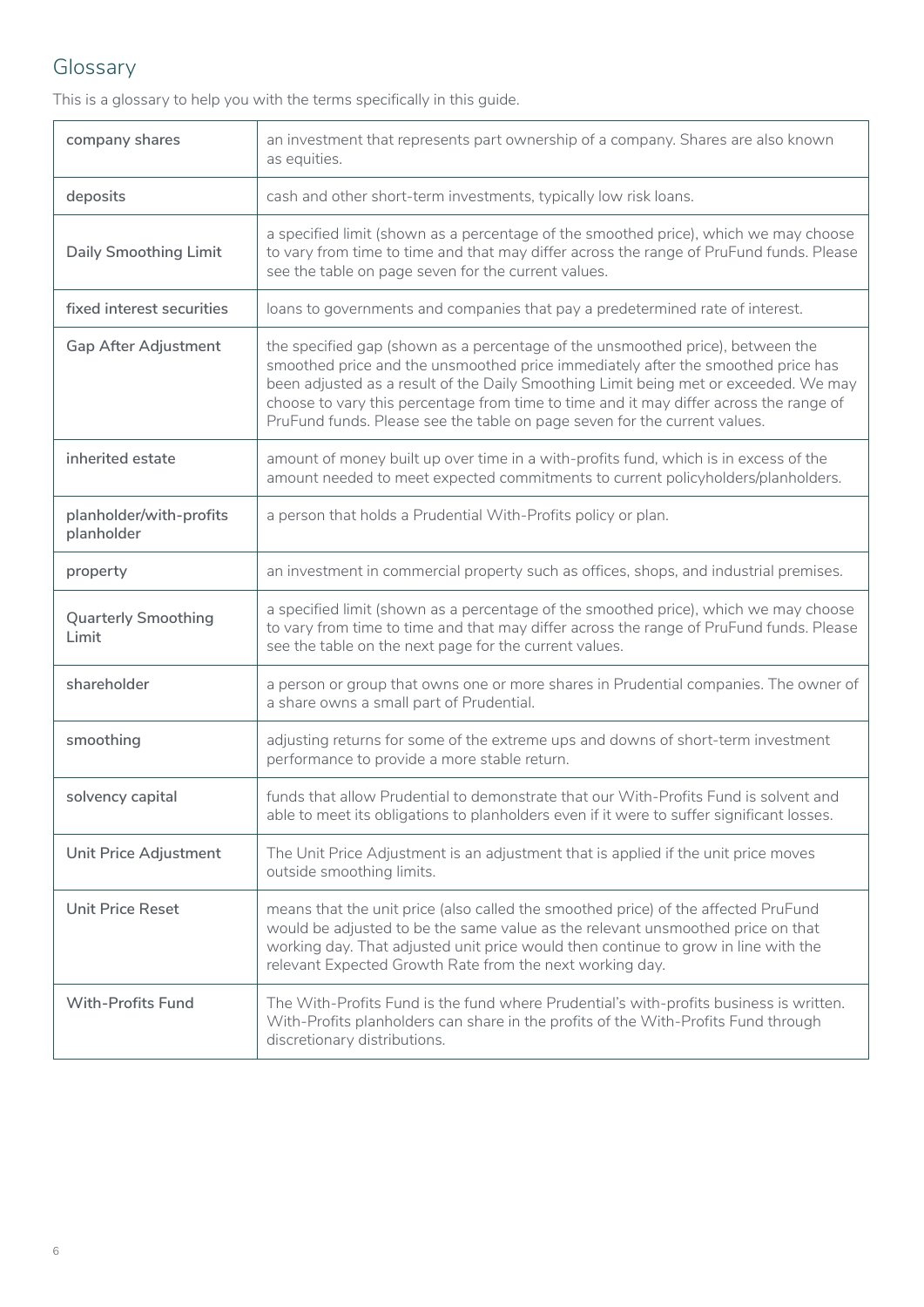The individual funds included in the PruFund range of funds applicable to the plans covered by this guide, and their current smoothing limits, are:

| <b>PruFund Funds</b>                       | Quarterly<br><b>Smoothing Limit</b> | Daily<br><b>Smoothing Limit</b> | <b>Gap After Adjustment</b><br>(applies to Daily<br>Smoothing<br>Limit only) |
|--------------------------------------------|-------------------------------------|---------------------------------|------------------------------------------------------------------------------|
| <b>PruFund Growth Pension Fund</b>         | 5.0%                                | 10.0%                           | 2.5%                                                                         |
| <b>PruFund Cautious Pension Fund</b>       | 4.0%                                | 8.0%                            | 2.0%                                                                         |
| <b>PruFund Risk Managed 1 Pension Fund</b> | 4.0%                                | 8.0%                            | 2.0%                                                                         |
| <b>PruFund Risk Managed 2 Pension Fund</b> | 4.0%                                | 8.0%                            | 2.0%                                                                         |
| <b>PruFund Risk Managed 3 Pension Fund</b> | 5.0%                                | 10.0%                           | 2.5%                                                                         |
| <b>PruFund Risk Managed 4 Pension Fund</b> | 5.0%                                | 10.0%                           | 2.5%                                                                         |

The relevant PruFund Pension Fund and PruFund ISA Fund of the same name, which might be listed separately elsewhere, are in fact the same Fund.